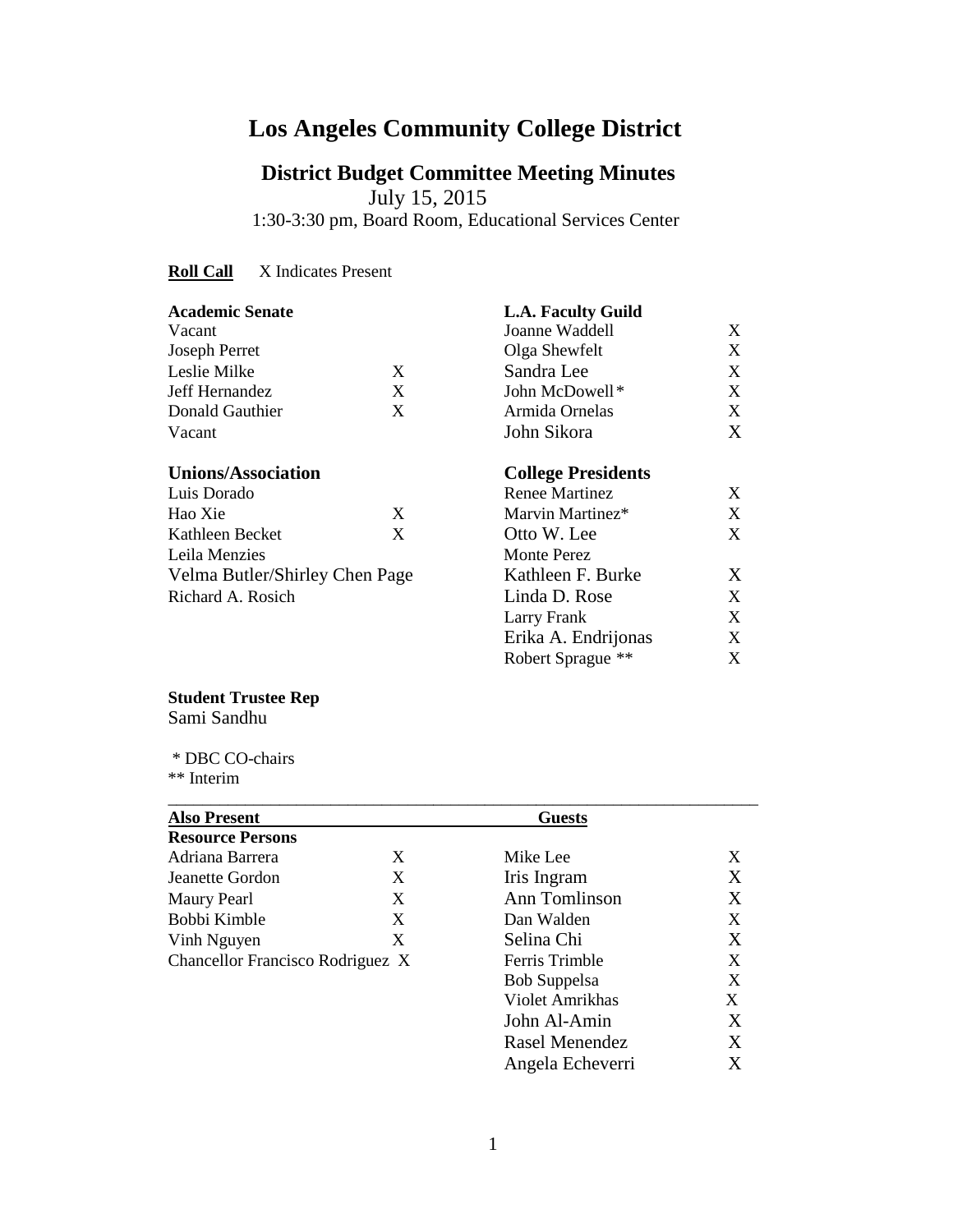- **1. Call to Order** by DBC Co-Chair Mr. Marvin Martinez at 1:40 pm.
- **2. M/S/P Agenda –** Approved with one change withdrawn Agenda Item #4, Proposed DBC Name Change.
- **3. M/S/P Approval of Minutes –** Minutes of June 17, 2015 were approved with corrections to note that Leslie Milke as not present and "Mr. John McDowell was elected by **acclamation**…"
- **4. Proposed DBC Name Change** Withdrawn
- **5. Chancellor's Remarks/Updates –** Chancellor Rodriguez commended the Committee's efforts for supporting our mission and our interest at the state level funding for continuing to advocate for four of the top budget/funding priorities in FY 2014-15 that the District was focusing on: growth, base allocation, adult education, and concurrent enrollment.

The Chancellor also provided briefly the status of the State funding for FY 2015-16 in Adult Education, Concurrent Enrollment, Full-time Faculty Hiring, and Dual Enrollment. He indicated that the budget is good, but is still not fully restored back to the funding levels of 2008-09. The District has to invest for future down times and address many future needs and challenges such as increases in STRS and PERS contributions, OPED, infrastructure needs for each college, Proposition 30 temporary tax expirations, and other future needs of the District.

Some members expressed reservations regarding Chancellor's comments on OPED and indicated that they would not support any increases funds to OPED beyond the current OPED funding level.

Mr. Marvin Martinez announced and welcomed to the DBC, Mr. Robert Sprague as the interim president at the West Los Angeles College.

## **6. State Budget Update (Gordon)**

Ms. Gordon distributed the 2015-16 Final Budget Development document. She provided summary highlights funding for California Community Colleges as in the State Adopted Budget (AB93) signed by Governor and the impact on the LACCD budget for FY 2015-16:

For apportionment:

- COLA  $(1.02\%)$  \$5.18 million for LACCD
- Growth (3%) \$14.3 million for LACCD
- \$266.7 million increase in Base Allocation Funding \$22 million (est.) for LACCD
- \$62.3 million for full-time faculty hiring \$5.6 million (est.) for LACCD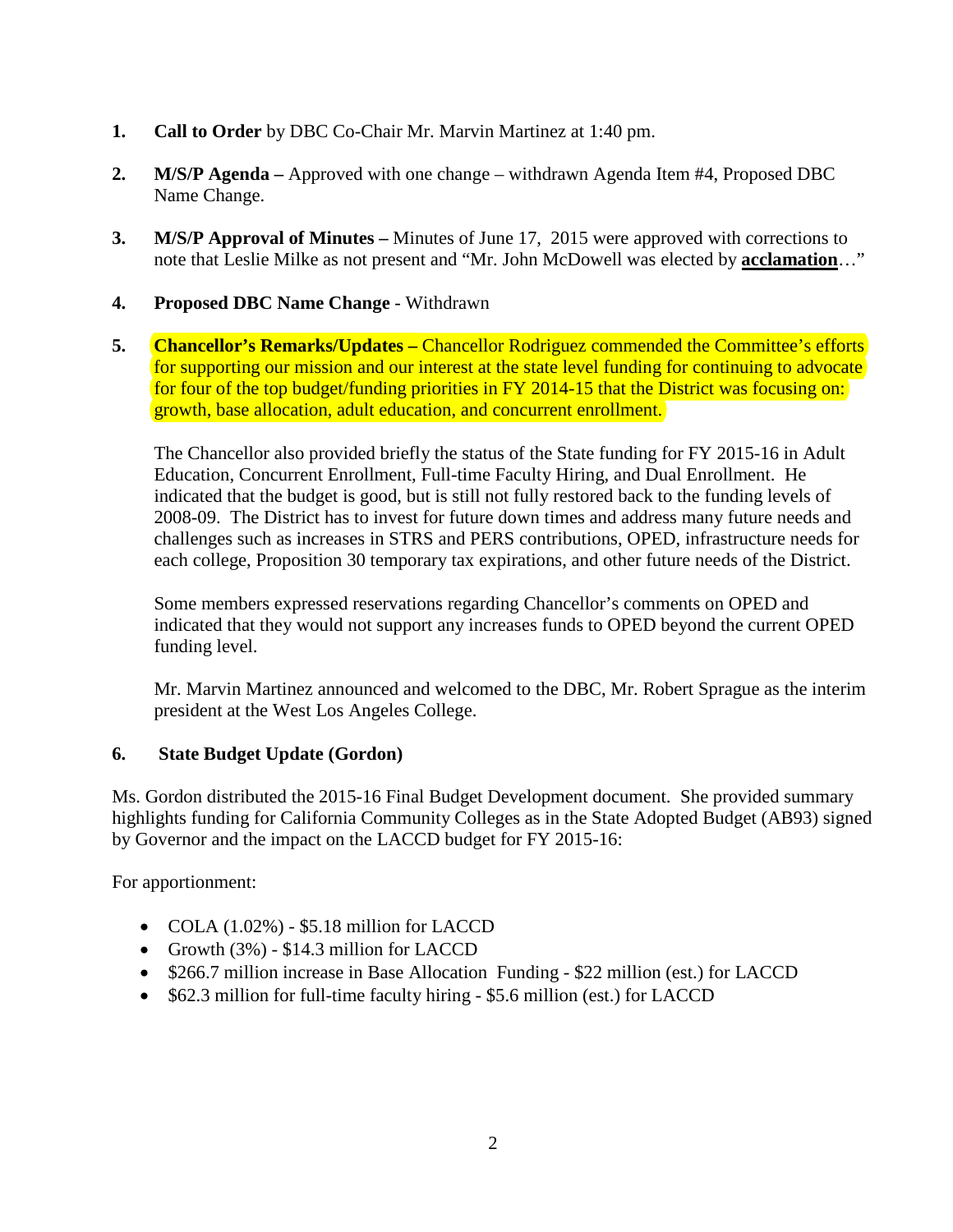Other Additional Funding:

- \$60 million in one-time funding for Basic Skills and Outcome Transformation Program competitive grant
- \$100 million increase for Student Success and Support program (SSSP) and \$85 million increase for Student Equity - \$8 million in SSSP and \$6.8 million in Student Equity for LACCD
- \$148 million for Deferred Maintenance with no matching requirement \$14 million for LACCD
- \$603 million to pay down outstanding mandates \$50 million for LACCD
- \$2.5 million to fund COLA for categorical programs \$300,000 (est.) for LACCD
- \$500 million for Adult Education \$15 to \$25 million for LACCD

The committee discussed the proposed distribution of the \$5.6 million of full-time faculty hiring fund based on FTES similar to the State allocations to all districts. The District will be required to hire 60 new faculty to receive this new revenue. Some members would like to see the funding distribution be aligned to the FON hiring requirements. FON obligations are directly related to FTES growth. As the colleges and the District generated additional funded growth FTES and received additional funded growth revenue, additional numbers of new faculty (FON) are required.

The Committee recommended to having a full study and review by the ECDBC of this item before distributing the full-time faculty fund to the colleges.

**M/S/P –** Withdraw the distribution of the \$5.6 million fund for Full-time Faculty Hiring until ECDBC review and provide recommendation back to the DBC. (3 No and 1 Abstain).

## **7. 2015-16 Enrollment Planning Target (Pearl)**

Maury Pearl distributed the 2015-16 FTES Growth Target for each college based on the projected 2015-16 Funded Base FTES with a 3% growth rate scenario and the college planned growth rates (targets). The college planned rate is based on the feedback from each college, and this will achieve an over all 4.54% growth target for the District for FY2015-16:

- City  $0\%$
- East  $-7\%$
- Harbor  $-3\%$
- Mission  $-5\%$
- Pierce  $-7\%$
- Southwest  $-3\%$
- Trade-Tech  $-6\%$
- Valley  $-3\%$
- West  $3\%$

Members commented on the college planned growth rates, specifically for a college that plans for zero growth and the impact to the growth funding available to colleges. How does college planned growth rate align with the colleges' demographic areas? Each college plans its enrollment target. However, the District sets an overall growth policy and target to achieve the enrollment growth target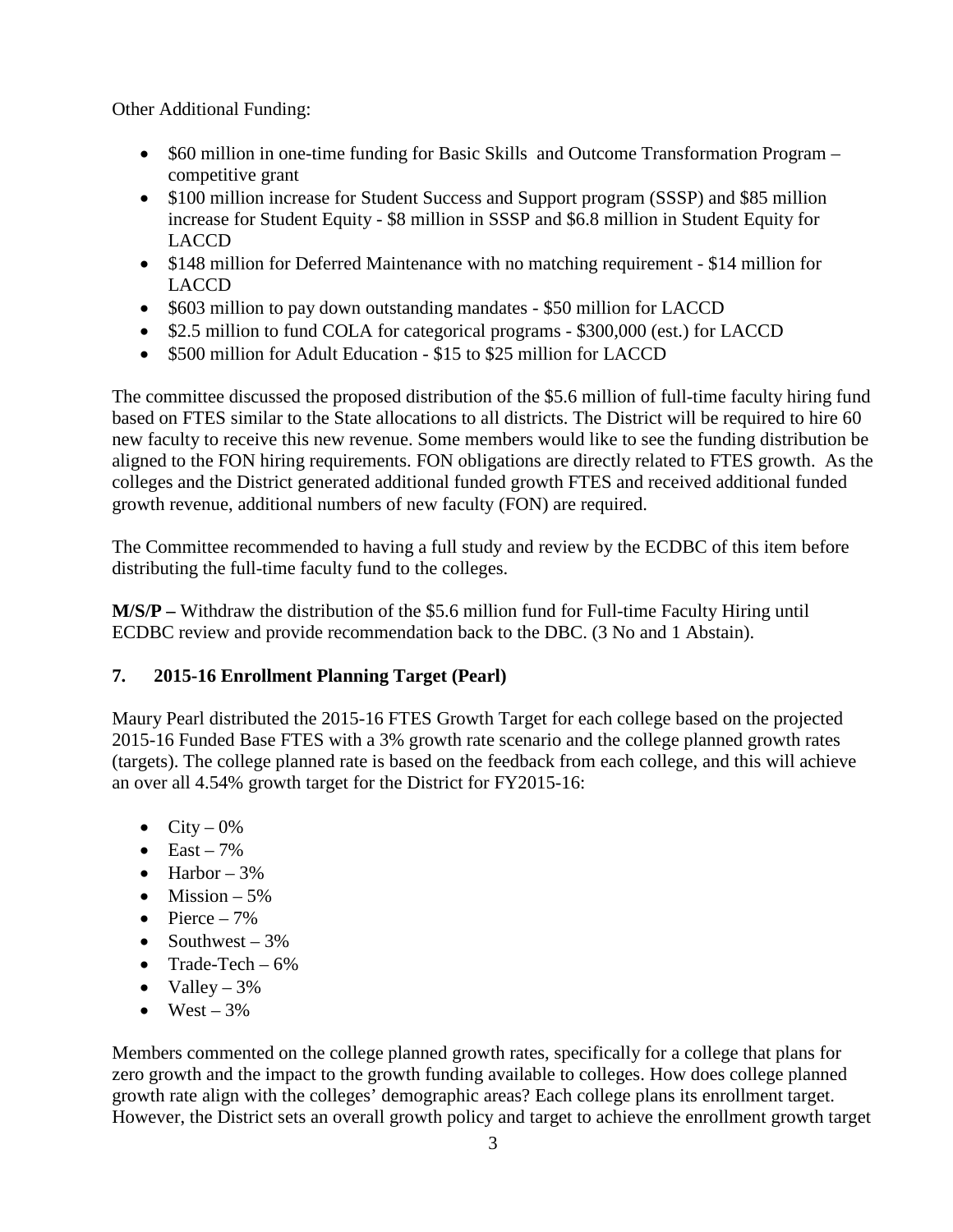that the District will receive the funded growth revenue for. The new state growth funding formula will provide a higher growth rate and more growth dollars for the District. Discussions need to take place on the individual college enrollment targets and their impact on the district's overall enrollment target.

#### **8. Board Budget and Finance Committee and ECDBC Committee Report and Recommendations (Gordon) –** None

## **9. 2015-16 Final Budget Development (Gordon)**

Jeanette Gordon distributed the 2015-16 Final Budget Development which includes the State Adopted Budget update, impact on LACCD budget, and the Chancellor's Proposed/Recommendations on the uses of the estimated \$50 million of the State Mandate Reimbursement.

The Committee reviewed the Chancellor's proposal on uses of \$50 million of the State Mandate Reimbursement:

- \$20 million for a Special Reserve fund to cover future college budget shortfalls (increase from \$10 million to \$20 million)
- \$1 million for accreditation planning activities
- \$3.9 million for SIS Project Completion
- \$250,000 for Professional /Leadership Succession
- \$250,000 for West LA College's Startup Baccalaureate Program
- \$2.5 million for ESC Electrical System Upgrade, Alleyway Improvement, and Network **Connection for Disaster Recovery**
- Additional Proposed Funding Priorities and Initiatives: Basic Skills Initiatives, Emergency Preparedness, Bond Program Monitoring, Increase OPEB Contribution (GASB 45), Scheduled Maintenance, Repairs and Infrastructure Needs, College/District Safety Needs, College/District General Operational Costs Increases, District-wide Resources Development and Institutional Advancement.

Members raised concerns about the need to provide more time for college input and more money needs to go to college instead of holding back in reserve, lack of processes allowing colleges input of identifying needs, and how the uses of these monies align with the District/Colleges missions and priorities. The Committee requested an additional DBC meeting in August to continue discussion on the Chancellor's proposal and make final recommendations to include the Final Budget for Board adoption.

**M/S/P -** The committee also requested a special DBC meeting on August 12, 2015 to review the ECDBC recommendations to incorporate changes to Final Budget.

The Committee requested the ECDBC to specifically review the following proposals in the Chancellor's Recommendations:

- Funding for SIS Completion Project 3 years,
- Centralized District/College Safety Sheriff's Contract,
- \$20 million for Future Budget Shortfalls, and
- Funding Growth Rate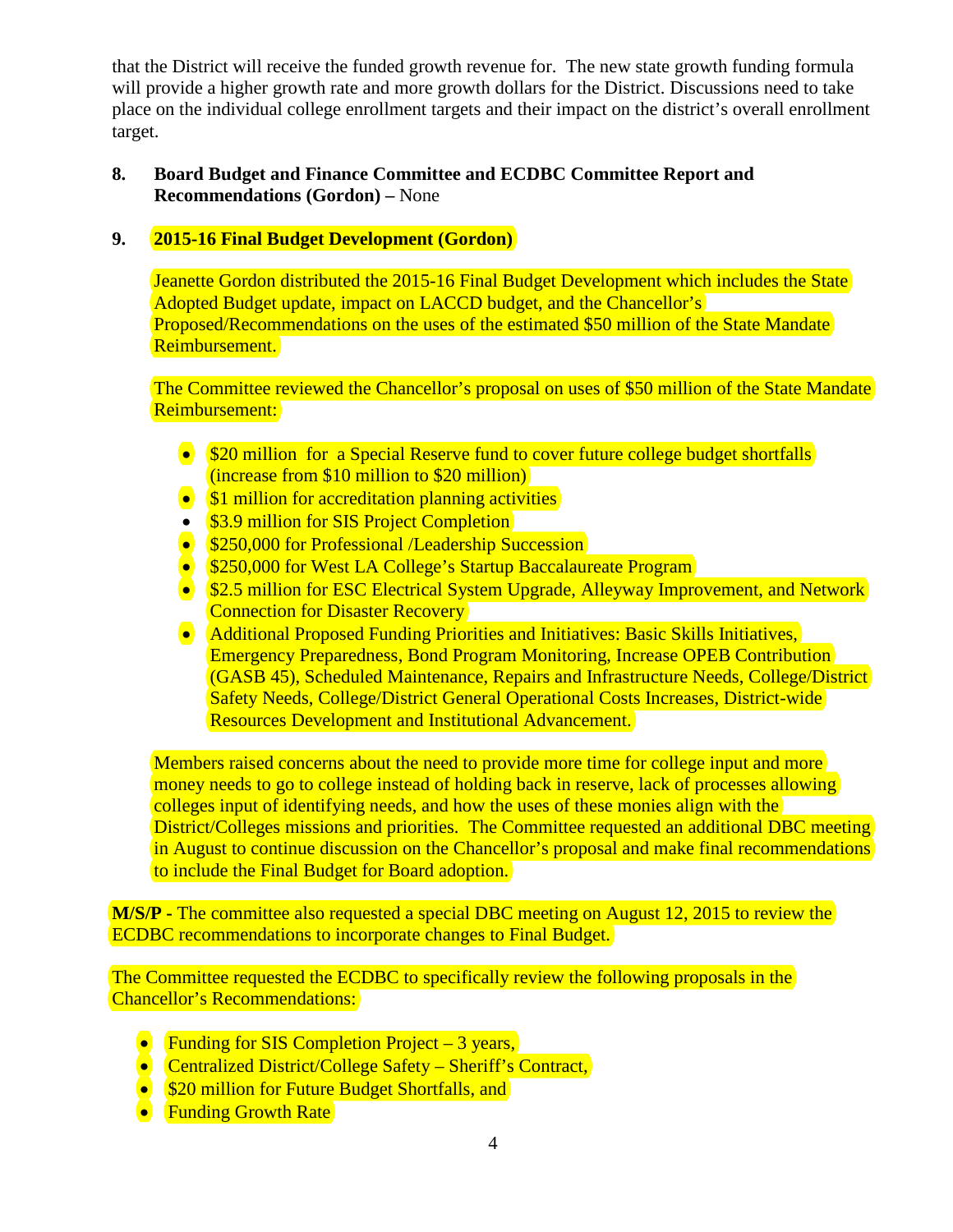#### **10. DBC Recommendations to the Chancellor -** None

#### **11. Items requested from DBC members to ECDBC**

- $\checkmark$  Distribution of \$5.6 million for Full-time Faculty Hiring Fund
- Review Chancellor's Receommendations/Proposals Uses of \$50 million State Mandate Reimbursement

The meeting was adjourned at 3:30 pm.

*Future Meetings: August 12, August 26, Sept 23, Oct 28, Dec 2, Jan 20, Feb 17, March 16, April 20, May 18, June 29*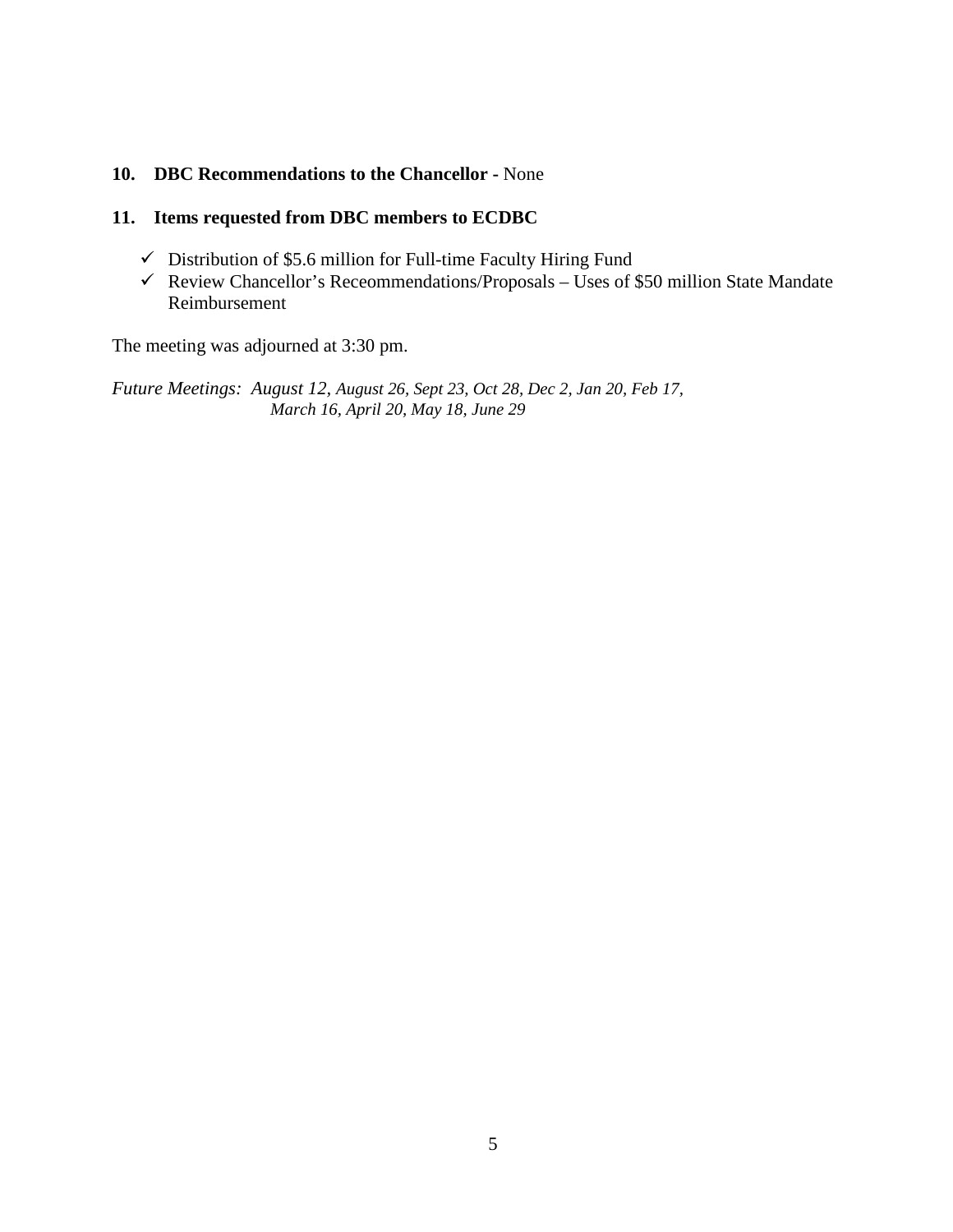# **Los Angeles Community College District**

# **District Budget Committee Meeting Minutes**

 August 13, 2014 1:30-3:30 p.m., Board Room, Educational Services Center

#### **Roll Call** X Indicates Present

| <b>Academic Senate</b>    |   | <b>L.A. Faculty Guild</b> |   |
|---------------------------|---|---------------------------|---|
| David Beaulieu            | X | Joanne Waddell            | X |
| <b>Joseph Perret</b>      |   | Olga Shewfelt             | X |
| Dana Cohen                |   | Sandra Lee                |   |
| Jeff Hernandez            |   | John McDowell*            | X |
| Vacant                    |   | Armida Ornelas            | X |
| <b>Allison Moore</b>      | X | John Sikora               | X |
| <b>Unions/Association</b> |   | <b>College Presidents</b> |   |
| Allison Jones/Selina Chi  | X | <b>Renee Martinez</b>     | X |
| Galen Bullock             | X | Marvin Martinez*          | X |
| Lubov Kuzmik              |   | Otto W. Lee               | X |
| Leila Menzies             |   | <b>Monte Perez</b>        | X |
| James Bradley             |   | Kathleen F. Burke         | X |
| Velma Butler              |   | Linda D. Rose             | X |
| Richard A. Rosich         |   | Larry Frank               |   |
|                           |   | Erika A. Endrijonas       | X |
|                           |   | Nabil Abu-Ghazaleh        | X |
|                           |   |                           |   |

# **Student Trustee Rep**<br>LaMont Jackson X

LaMont Jackson

 \* DBC CO-chairs \*\* Interim

| <b>Also Present</b>              |   | <b>Guests</b>   |   |
|----------------------------------|---|-----------------|---|
| <b>Resource Persons</b>          |   |                 |   |
| Adriana Barrera                  |   | Rolf Schleicher | X |
| Jeanette Gordon                  | X | Mary Gallagher  | X |
| Cathy Iyemura                    | X | Chito Cajayon   | Χ |
| Bobbi Kimble                     | X | Don Gauthier    | X |
| Vinh Nguyen                      | X | Ann Tomlinson   | X |
| <b>Albert Roman</b>              | X | Violet Amrikhas | X |
| Chancellor Francisco Rodriguez X |   | John Al-min     | X |
|                                  |   | Ferris Trimble  | X |
|                                  |   | Nestor Tan      |   |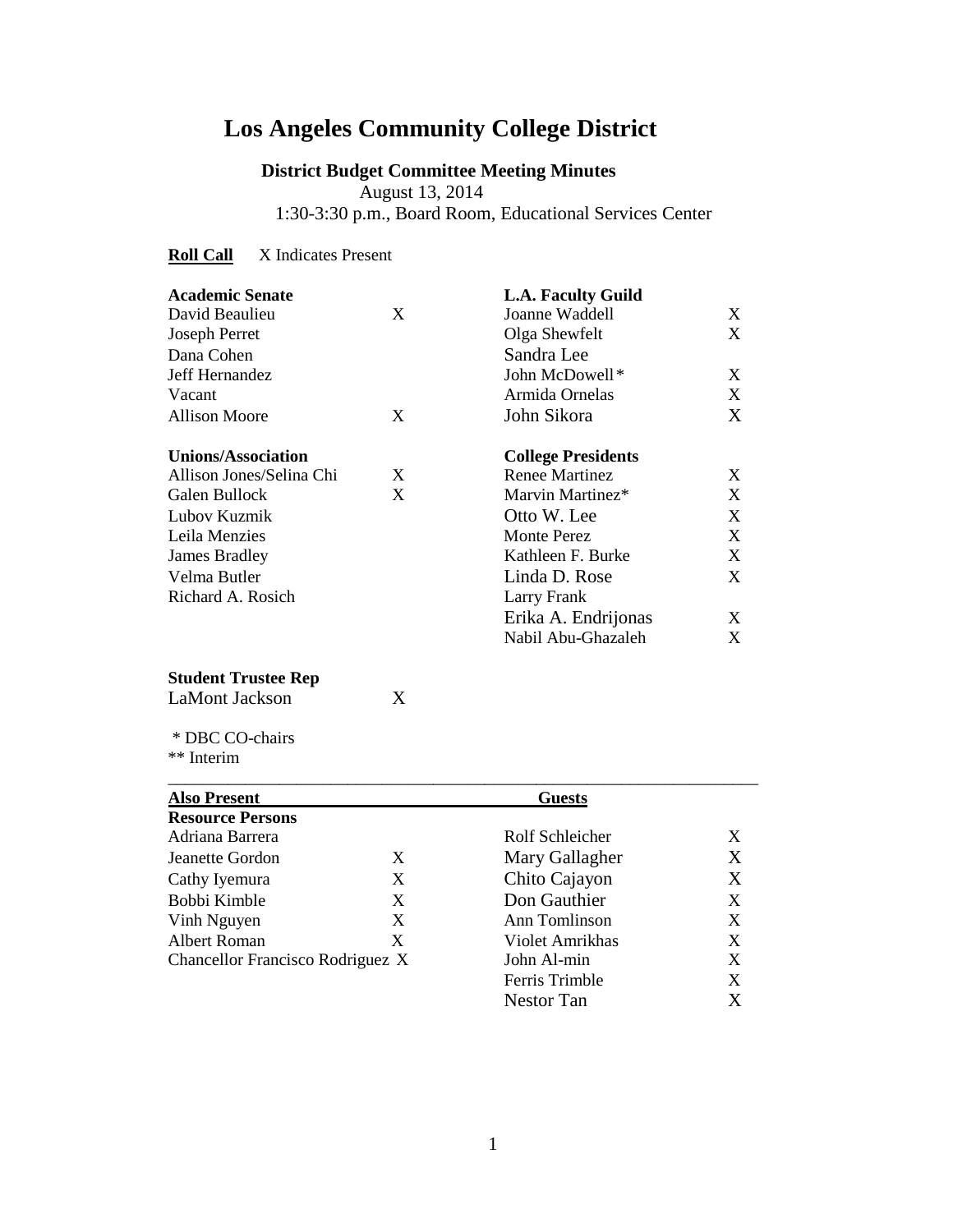- **1. Call to Order** by DBC Co-Chair Mr. Marvin Martinez at 1:35 pm
- **2. M/S/P Agenda** approved as presented
- **3. Approval of Minutes –** Minutes of June 18, 2014 were approved with a minor change to correct the reported Fall 2014 compliant number to 1421.1 on page 3 of the minutes.
- **4.** Chancellor Rodriguez introduced new presidents to the committee, Dr. Otto W. Lee for Los Angeles Harbor College , Dr. Linda D. Rose for Los Angeles Southwest College, and Dr. Erika A. Endrijonas for Los Angeles Valley College.

Jeanette Gordon provided the updated information on the Executive Committee of the District Budget Committee (ECDBC) and the District Budget Committee (DBC). The DBC Charter, and memberships were reviewed. She emphasized that the DBC is the key budget committee for the District and stated that the DBC adopted the following committee charges (May 18, 2011):

- "*Formulates recommendations to the Chancellor for budget planning policies consistent with the District Strategic Plan,"*
- *"Reviews the District budget and makes recommendations to the Chancellor for adoption or modification,"*
- *"Reviews District financial condition quarterly."*

Three new college presidents and John Sikora, faculty from Los Angeles Harbor College, a new Faculty Guild representative were added to the DBC membership to replace the outgoing presidents and other the Faculty Guild representative.

The ECDBC charges and membership were also reviewed. It was indicated that the roles of the ECDBC committee is *"to help the DBC co-chairs shape the agenda for the DBC, in consultation with the CFO and also addresses items of importance that require specialized detail study as requested by the DBC. Any recommendations resulting from its work are forwarded to the DBC for its consideration."* The ECDBC membership will also need to be revised because of the expiration of the management DBC co-chair. This will be discussed at the next ECDBC meeting.

She reported that the ECDBC will be discussing the following agenda items in its future meetings:

- Evaluation of Budget Allocation Formula
- Public Safety versus Sheriff's Contract
- New Growth Funding Proposal, including growth funding differential for small colleges
- District Assessments

The ECDBC and DBC meeting calendars for fiscal year 2014-15 were distributed.

# **5. 2013-14 Year-end Balance and Open Orders (Jeanette Gordon)**

Jeanette Gordon reported the ending balance of \$73.31 million (roughly13.6%), which included a state general apportionment deficit factor of \$8.3 million. She reported college balances, open orders and that two colleges ended the year with deficits. \$73.31 million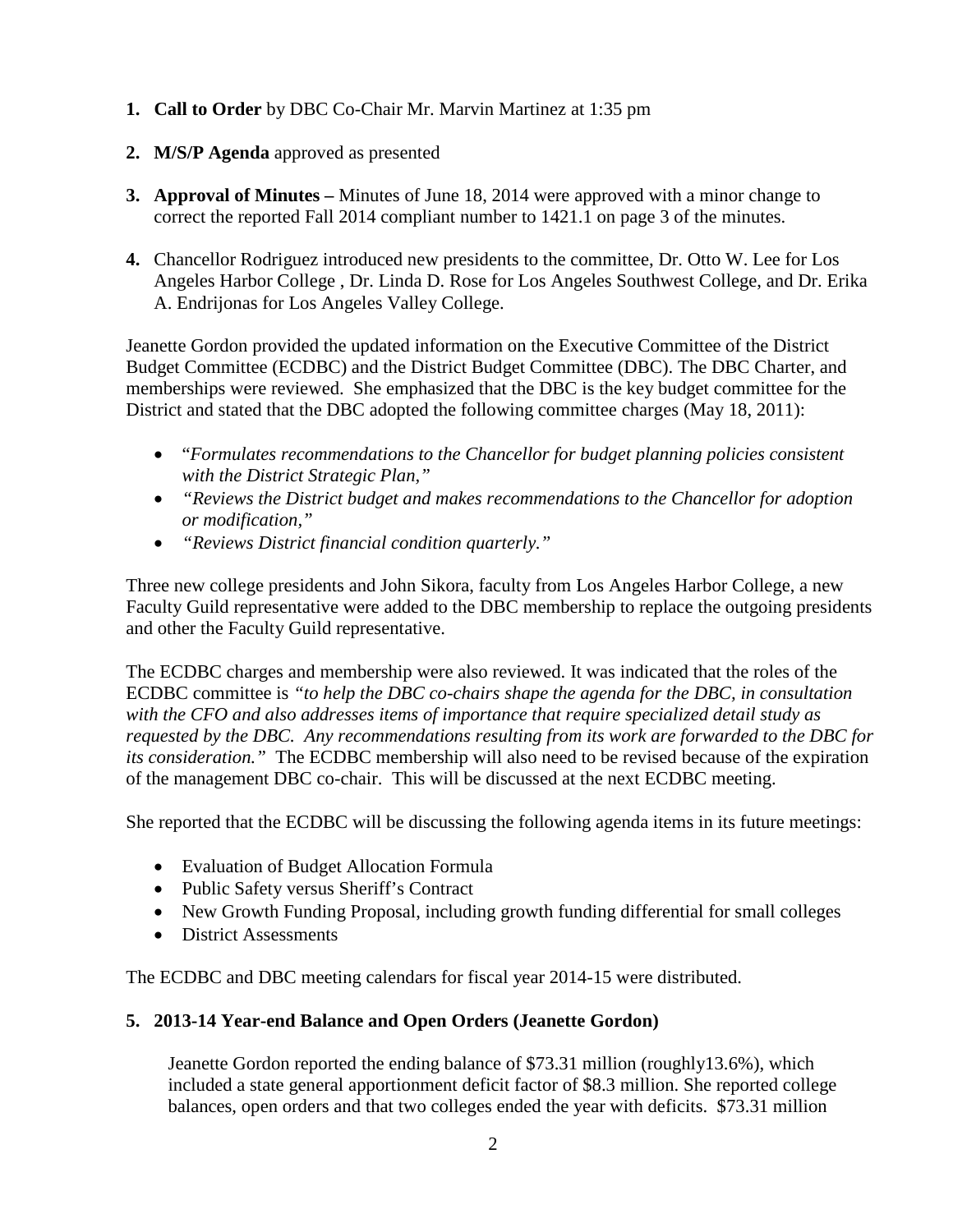includes \$5.52 million for open orders, \$24.76 million for six colleges with positive ending balances, \$33.91 million of general reserve balance carried forward, \$ 1million set aside for accreditation planning activities for FY 2016, and other carried forward balances.

## **6. Board Budget and Finance Committee and ECDBC Committee Report and Recommendations (Jeanette Gordon)**

- a. Board Budget and Finance Committee Report No committee meeting in July
- b. ECDBC Committee Report and recommendations Jeanette Gordon reported that the Chancellor approved the DBC recommendation to establish the District's goal of 4.75% and funding 2% over-cap enrollment growth, however he reduced the amount per FTES to \$2,324 per FTES. He concurred with the DBC recommendation to fund enrollment growth at Los Angeles Southwest College up to 8% at the over-cap funding rate of \$2,324 per FTES.

The rationale for funding at \$2,324 per FTES is based on the instructional costs per FTES study as of Fall 2012. When the decision was made to fund the 2% growth in 2013-14 the amount recommended and approved was \$2,324. It was only after the District received additional one-time Re Cal funding for 2012-13 received in 2013-14 that the amount was increased to \$4,000 per FTES. For 2014-15, the DBC's recommendation to again fund at \$4,000 was because that is what we did in the previous year not recognizing that we received that one-time money. There is no indication that we will again receive additional fund for the 2013-14 state general revenue recalculation similarly to the level of \$17 million for FY 2013- 14. However the Chancellor did indicate his willingness to allow a higher amount for funding if more revenue is received later in the year.

# **7. State Budget Update (Jeanette Gordon)**

Jeanette Gordon reported that the State adopted Final budget for FY 2014-15. Major highlights of the Budget to California Community Colleges and impact on LACCD final budget includes:

- COLA  $0.85\%$  => LACCD = \$4.1 m
- Enrollment growth/restoration  $2.75\% \Rightarrow$  LACCD = \$12.59 m
- \$100 m increase for Student Success  $100 \text{ m} \Rightarrow$  LACCD for additional \$9.98 m (with 2:1) matching)
- Student Equity  $$70 \text{ m}$  => LACCD = est. \$7.5 m
- \$30 m increase for DSPS => LACCD for additional \$1.2 m
- $$148$  m for Physical Plan and Instructional Support  $\Rightarrow$  LACCD = \$13 m with no matching and local flexibility
- \$39.5 m for energy projects (Proposition 39)  $\Rightarrow$  LACCD = \$2.86 m
- $$49.5 \text{ m}$  to pay down state mandated claims  $\Rightarrow$  LACCD = est. \$4 m

Budget concerns were raised in future years from the STRS contribution increases and the expirations of Proposition 30 sales tax and income tax due at the end of 2016 and 2018.

The DBC Committee discussed the funding distribution of the Physical Plant and Instructional Support program. It was indicated that it will be reviewed and decided by the Chancellor's Cabinet. Some members advocated for distributing the fund by FTES and allowing colleges flexibility to